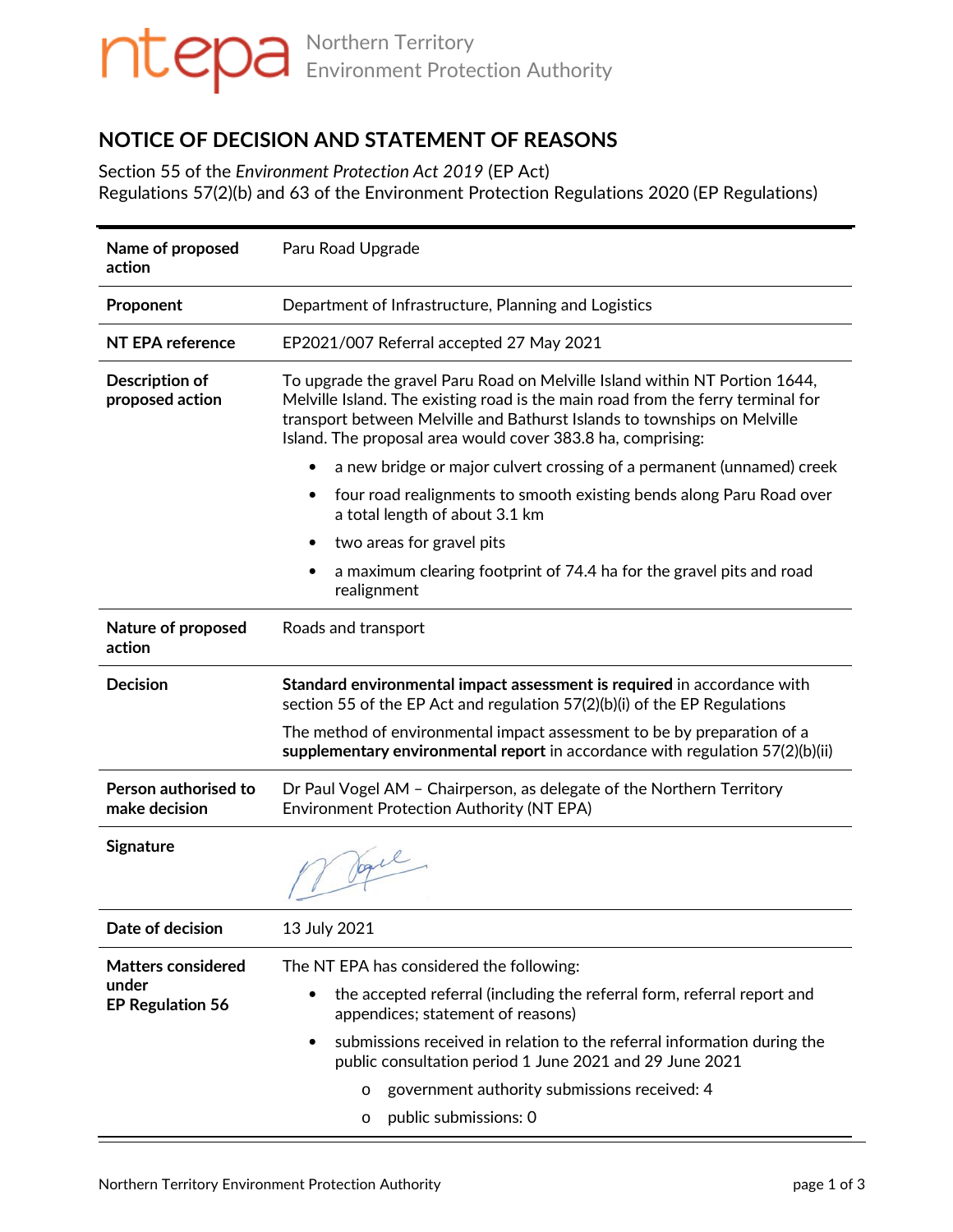#### **NOTICE OF DECISION AND STATEMENT OF REASONS – DIPL – PARU ROAD UPGRADE, MELVILLE ISLAND**

| <b>Consultation</b> | Submissions indicated that the proposal has the potential to have a significant<br>impact on the environment. While it is possible to avoid this, additional<br>information is required to increase certainty in the measures to avoid and<br>mitigate potential significant impacts. |
|---------------------|---------------------------------------------------------------------------------------------------------------------------------------------------------------------------------------------------------------------------------------------------------------------------------------|
|                     | All submissions made during the consultation period are available on the NT EPA<br>website.                                                                                                                                                                                           |

### **Statement of Reasons**

#### **Overview**

The NT EPA considers that the proposed action has the potential to have a significant impact on environmental values associated with five environmental factors<sup>1</sup>. While the potential for significant impacts is low, there is in insufficient information on some aspects, which if addressed would give the NT EPA confidence.

| Land   |           | Terrestrial ecosystems - There is potential for significant impact to the habitat for<br>threatened flora and fauna. The Referral does not identify all flora and fauna that could<br>be impacted by the proposed action, including species that are threatened and data<br>deficient. Clearing of vegetation for the gravel pits and for the Creek Road Alignment<br>may reduce the area of occupancy of these species. |
|--------|-----------|--------------------------------------------------------------------------------------------------------------------------------------------------------------------------------------------------------------------------------------------------------------------------------------------------------------------------------------------------------------------------------------------------------------------------|
| Water  |           | Hydrological processes – There is potential for the creek crossing to cause a localised<br>change to the hydrological processes of the waterway.                                                                                                                                                                                                                                                                         |
|        |           | <b>Aquatic ecosystems</b> - There is potential for significant impact to the aquatic ecosystems<br>of the unnamed creek and tributaries. No information was provided about the type of<br>crossing that will be constructed, the method of construction, the condition and type of<br>existing crossing, and whether this will be removed or will remain in situ.                                                        |
|        | $\bullet$ | Inland water quality (ground and surface) - The quality of the groundwater and surface<br>water is considered to be very good. Spills, dust and eroding sediment could have a<br>significant impact.                                                                                                                                                                                                                     |
| People |           | <b>Community and economy</b> – While upgrade of the existing road would be of social and<br>economic benefit to the community, the Referral does not demonstrate consultation with<br>local community. The referral does not address potential impacts to the local community<br>including users of the road, or give consideration of the beneficial aspects of contributing<br>to the local economy.                   |

The NT EPA considered other environmental factors during its consideration of the referral; however, the impact on those factors was not considered to be significant.

#### **Justification**

 $\overline{a}$ 

A standard assessment by supplementary environmental report is required because:

Regulation 59 (a) the significance of the potential impact of the proposed action as described above.

<sup>1</sup> NT EPA Environmental factors and objectives